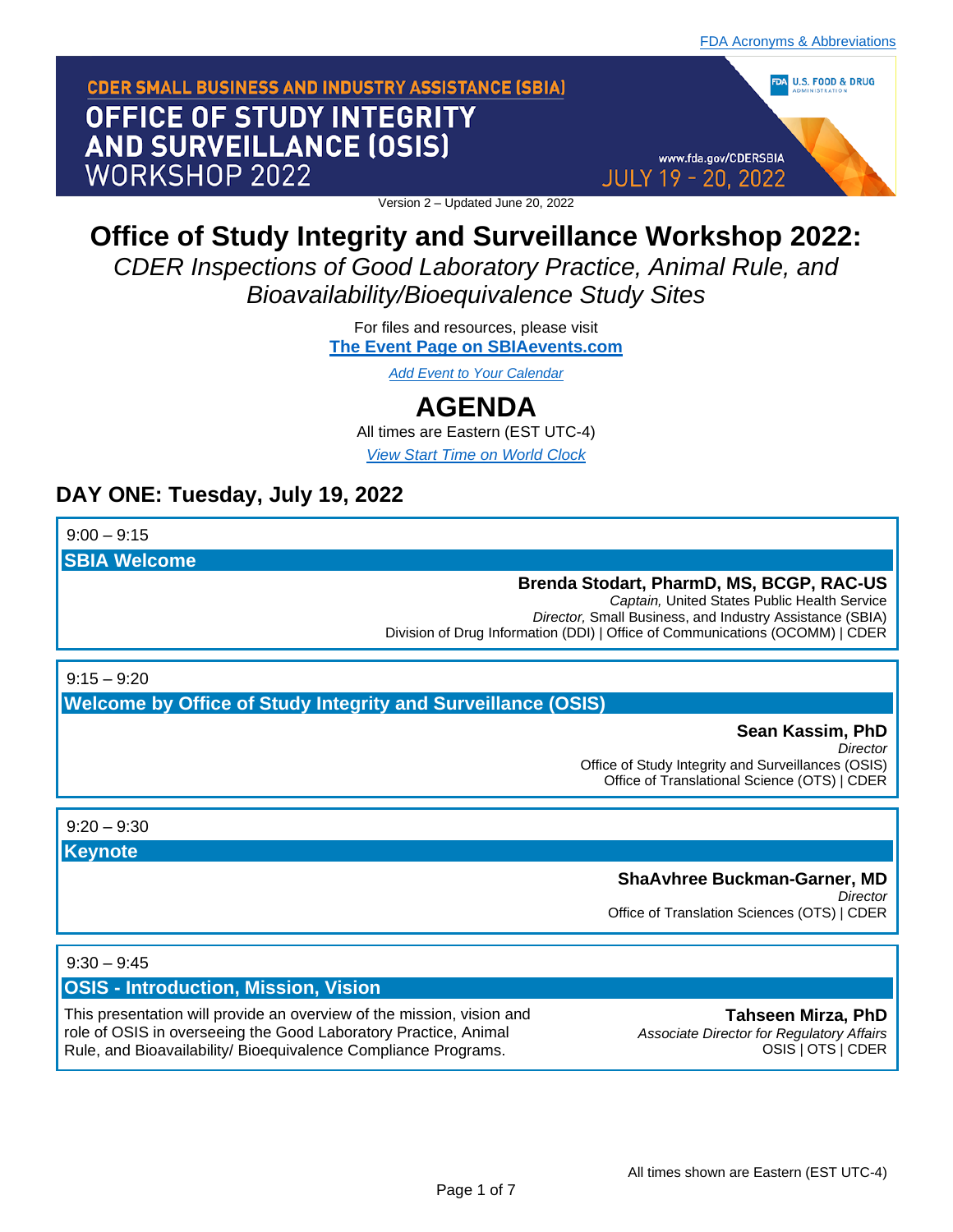# **Your SBIA Hosts for Day One**

**Forest "Ray" Ford, PharmD, BCPS**  *Captain*, USPHS DDI | OCOMM | CDER

**Renu Lal, PharmD** *Lieutenant Commander,* USPHS DDI | OCOMM | CDER **Nora Lim, PharmD, BCPS** *Lieutenant*, USPHS, *Pharmacist* SBIA | DDI | OCOMM | CDER

# **Session One: Overview of Good Laboratory Practice (GLP) Regulations and Compliance Programs (CPs)**

# $9:45 - 10:05$

## **Good Laboratory Practice (GLP) 101 - Regulation and Basic Studies**

The importance of nonclinical laboratory studies to FDA's public health decisions demands that they be conducted according to scientifically sound protocols and with meticulous attention to quality. FDA established the Good Laboratory Practice (GLP) Regulations, 21 CFR Part 58, in 1979. This presentation will briefly go over the regulations and established standards for the conduct and reporting of nonclinical laboratory studies and are intended to assure the quality and integrity of safety data submitted to FDA.

**Zhou Chen, MD, PhD** *Team Lead*, GLP Team Division of New Drug Study Integrity (DNDSI) OSIS | OTS | CDER

# 10:05 – 10:25

# **GLP Compliance Program**

The instructor will provide an overview of the Good Laboratory Practice (GLP) (Nonclinical Laboratories) Compliance Program (CP) which is part of the FDA BIMO Program. Objective of the CP is

- to verify the quality and integrity of data submitted in a research or marketing application.
- to inspect (periodically) nonclinical laboratories conducting safety studies that are intended to support applications for research or marketing of regulated products.
- to audit safety studies and determine the degree of compliance with GLP regulations.

**Zhou Chen, MD, PhD** *Team Lead*, GLP Team Division of New Drug Study Integrity (DNDSI) OSIS | OTS | CDER

## 10:25 – 10:45

# **Inspection of Nonclinical Laboratories Conducting Animal Rule Specific Studies Compliance Program**

FDA regulations that provide a pathway for approval of drugs and licensure of biological products when human efficacy studies are not ethical or feasible are commonly referred to as the Animal Rule. The Animal Rule applies to drugs or biological products developed to reduce or prevent serious or life-threatening conditions caused by exposure to lethal or permanently disabling toxic chemical, biological, radiological or nuclear substances, when human efficacy studies are not ethical, and field trials after accidental or deliberate exposure are not feasible. The inspections under this compliance program are conducted to verify, to the extent practicable, the quality and integrity of the data contained in final reports of Animal Rule-specific studies submitted to FDA. From this session, the attendees will learn about specifics of the Animal Rule CP.

**Lynda Lanning, DVM, DABT** *Biologist*, GLP Team DNDSI | OSIS | OTS | CDER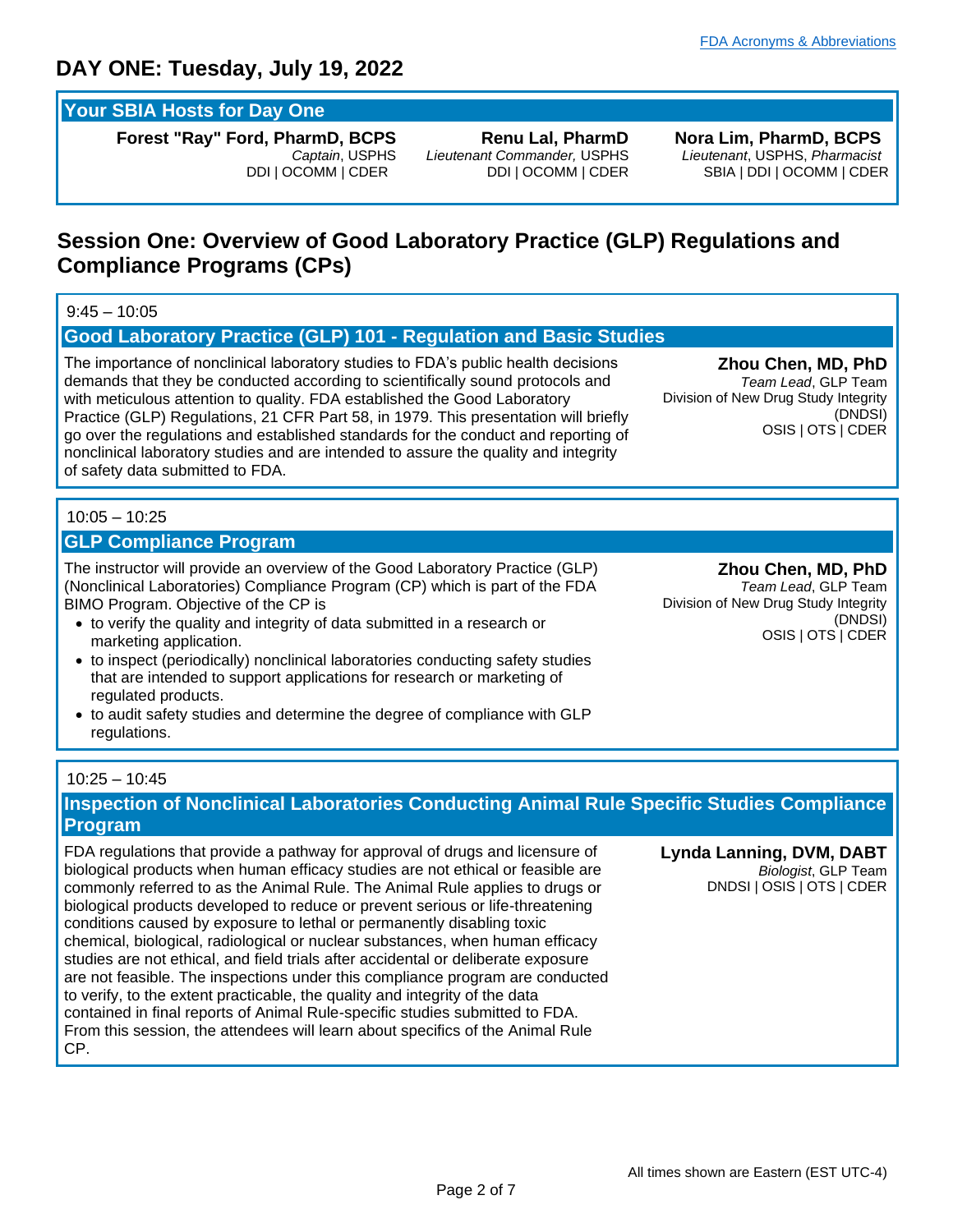### 10:45 – 11:05

## **GLP Related Guidance Update: Pathology Peer Review and Whole Slide Imaging**

Attendees will receive an update regarding two recently published Q&A guidances.

1. *Pathology Peer Review.* This question-and-answer document is intended to clarify FDA's recommendations concerning the management, conduct, and documentation of pathology peer review.

2. *Whole Slide Imaging*. This guidance provides information to sponsors and nonclinical laboratories regarding the use and management of whole slide images used during histopathology assessment and/or pathology peer review performed for good laboratory practice (GLP)-compliant nonclinical toxicology studies using non-human specimens.

# **11:05 – 11:15: BREAK**

## 10:35 – 10:55

**Session One Questions & Answer Panel**

**Sean Kassim, Tahseen Mirza, Zhou Chen, Lynda Lanning**

# **Session Two: Overview of OSIS BA/BE Program - Types of Studies**

## $11:30 - 11:50$

**Bioavailability (BA) and Bioequivalence (BE) Studies supporting NDAs under the 505(b)(2) and ANDA under the 505(j) Application Pathways**

This presentation provides an overview of the in vivo bioequivalence (BE) and bioavailability (BA) studies submitted to FDA to support NDAs and ANDAs through various regulatory pathways.

**Yiyue (Cynthia) Zhang, PhD, RAC** *Senior Staff Fellow*, BE Team DNDSI | OSIS | OTS | CDER

# **11:50 – 12:40: LUNCH BREAK**

### 12:40 – 1:00

# **In Vitro BE Studies**

This presentation provides an overview of commonly-used in vitro BE approaches for determining product BE. It will also elaborate on the principles for using in vitro release methods and product physicochemical understanding as a mechanism for assessing product BE for non-systemically absorbed dosage forms.

**Monica Javidnia, PhD** *Staff Fellow*, BE Team Division of Generic Drug Study Integrity (DGDSI) OSIS | OTS | CDER

**Lynda Lanning, DVM, DABT** *Biologist*, GLP Team DNDSI | OSIS | OTS | CDER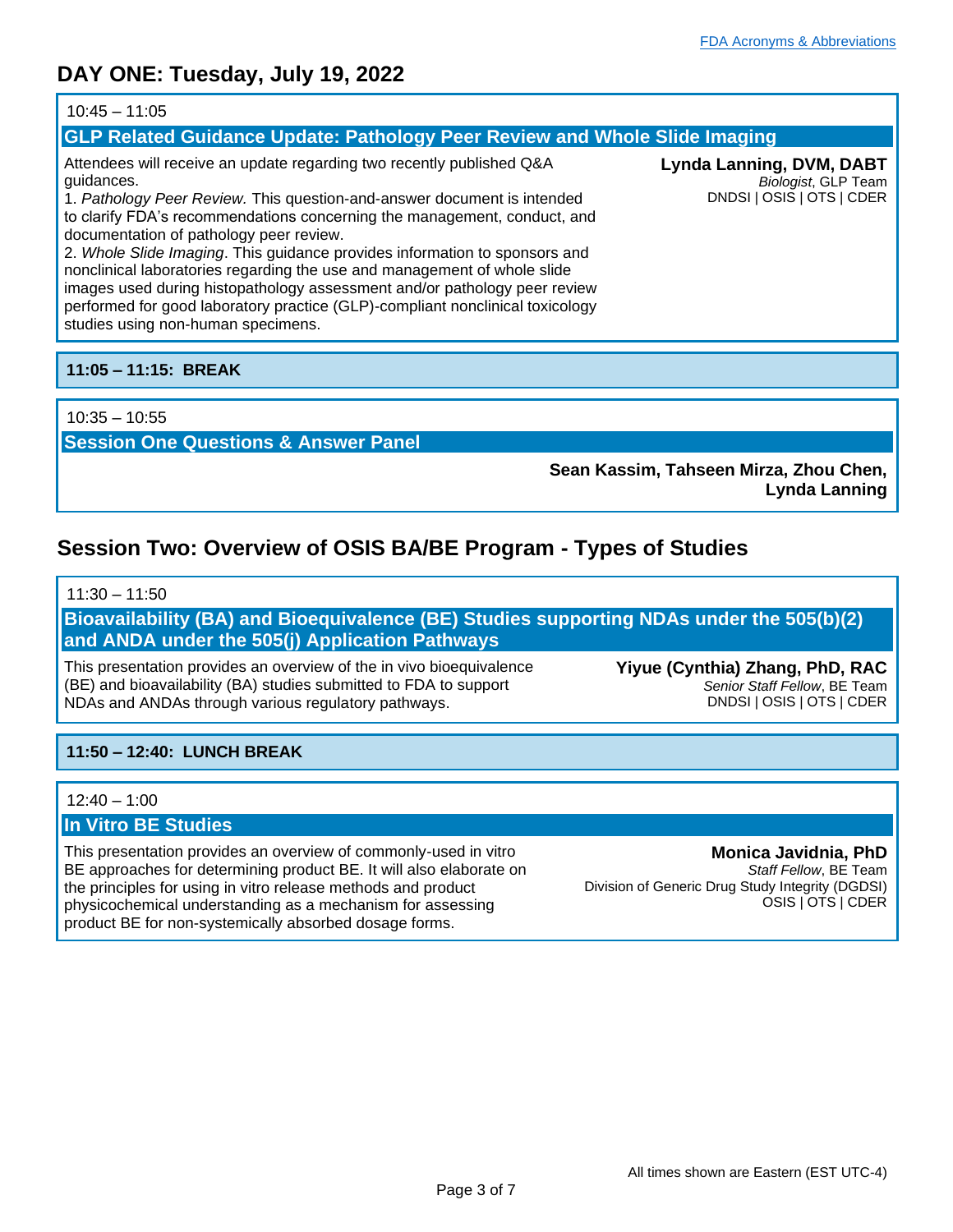#### $1:00 - 1:20$

#### **Immunogenicity**

A major problem with protein-based therapeutics is their immunogenicity, that is, their tendency to trigger an unwanted immune response against themselves. One form of immune response results in the production of antibodies that bind to the proteins and reduce or eliminate their therapeutic effects. Such antibodies can also cause complications that can be life-threatening. Therefore, a critical part of determining the clinical safety and efficacy of protein-based therapeutic products is measuring their tendency to trigger antibody formation. This session will provide a brief introduction to the concept of immunogenicity response of therapeutics.

**Kara Scheibner, PhD** *Pharmacologist*, BE Team DGDSI | OSIS | OTS | CDER

## $1:20 - 1:35$

**Session Two Questions & Answer Panel**

**Yiyue (Cynthia) Zhang, Monica Javidnia**  and **Kara Scheibner**

# **Session Three: Overview of Clinical BA/BE Inspections - Clinical Compliance Program**

This Compliance Program (CP) entitled 'Procedures for FDA Staff: In Vivo Bioavailability/Bioequivalence Studies (Clinical)' outlines procedures for FDA investigators who inspect domestic or international sites to ensure that the clinical portions of in vivo bioavailability (BA) and bioequivalence (BE) studies, including studies with pharmacokinetic (PK), pharmacodynamic (PD), or clinical endpoints (CE) submitted to the Center for Drug Evaluation and Research (CDER), are conducted in a manner that ensures subject safety and data integrity, and to document study conduct in accordance with applicable regulations. This CP is designed to ensure studies are conducted using the highest laboratory standards and in accordance with applicable regulations.

### $1:35 - 1:55$

### **Inspecting Clinical BA/BE Studies**

The presenter will discuss the inspectional approach for the clinical portion of the in vivo BA/BE studies as described in the CP above.

**Xingfang Li, MD, RAC** *Pharmacologist*, BE Team DGDSI | OSIS | OTS | CDER

### $1:55 - 2:15$

### **Inspecting BE Studies with Clinical Endpoints**

The presenter will discuss the inspectional approach for the BE Studies with Clinical Endpoints.

**Xikui Chen, PhD** *Pharmacologist*, BE Team DGDSI | OSIS | OTS | CDER

### $2:15 - 2:35$

## **Overview of Reserve Samples**

This presentation will cover procedures for handling reserve samples from relevant bioavailability (BA) and bioequivalence (BE) studies, as required by 21 CFR 320.38 and 320.63,[2] and the expectations regarding responsibilities of each party involved in the study pertaining to reserve samples.

**Li-Hong Yeh, PhD** *Interdisciplinary Scientist*, BE Team DNDSI | OSIS | OTS | CDER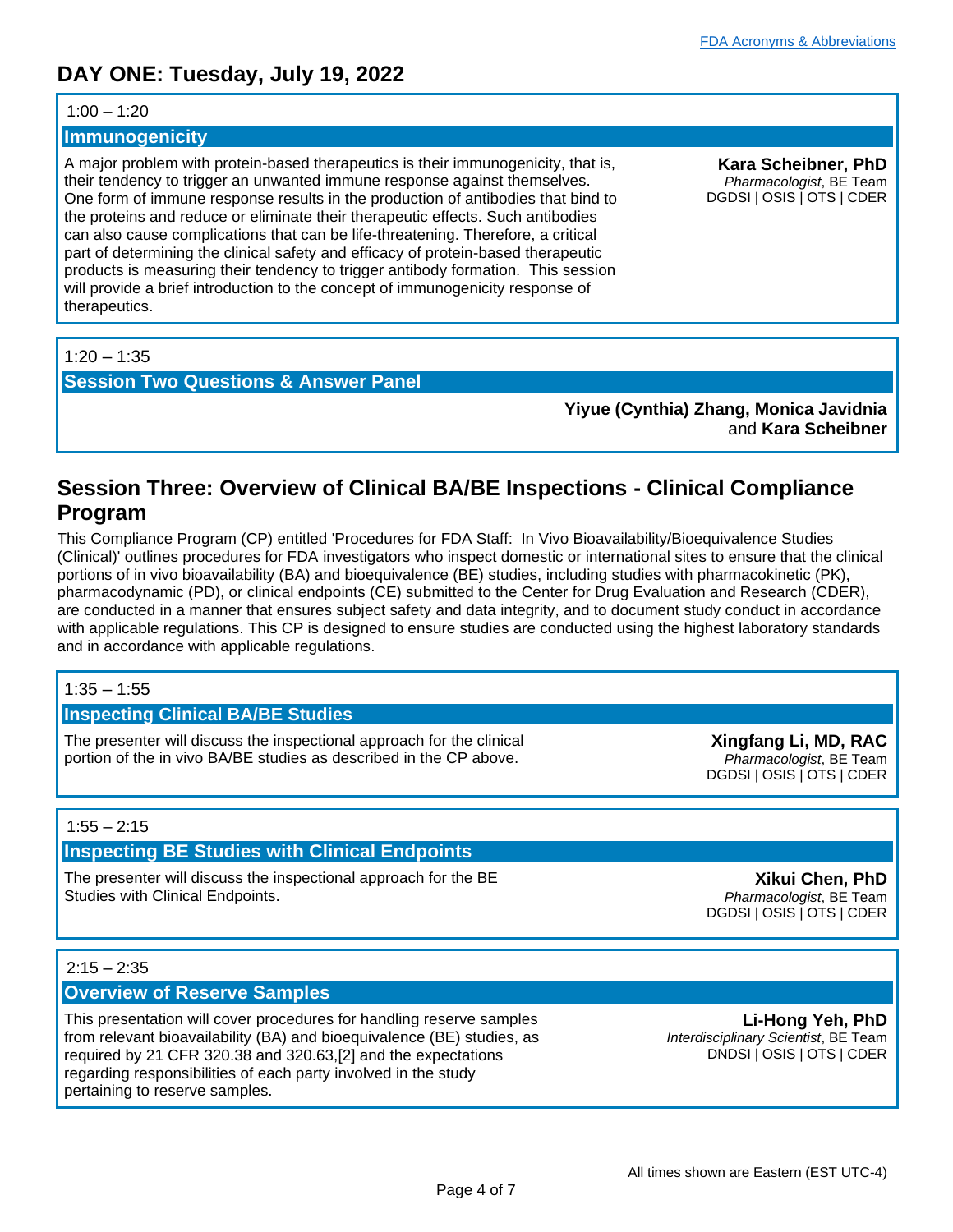$2:35 - 2:45$ 

**Session Three Questions & Answer Panel**

**Xingfang Li, Xikui Chen,** and **Li-Hong Yeh**

**2:45 – 2:55: BREAK**

# **Session Four: Overview of Analytical BA/BE Inspections - Analytical Compliance Program**

This Compliance Program (CP) entitled 'Procedures for FDA Staff: In Vivo Bioavailability/Bioequivalence Studies (Analytical)' outlines procedures for FDA investigators who inspect domestic and international sites to ensure that the analytical portions of in vivo bioavailability (BA), bioequivalence (BE), pharmacokinetic (PK), or pharmacodynamic (PD) studies submitted to the FDA are conducted using the highest laboratory standards and in accordance with applicable regulations. This CP is designed to ensure studies are conducted using the highest laboratory standards and in accordance with applicable regulations.

#### $2:55 - 3:15$

# **In Vivo Studies**

The presenter will discuss the inspection of the analytical portion of the in vivo BA/BE studies as described in the CP above.

 $3:15 - 3:35$ 

#### **In Vitro Studies**

This session will go over the inspection approach for in vitro studies that may be used in lieu of in vivo studies as outlined CFR 21 Part 320.

 $3:35 - 3:55$ 

#### **Immunogenicity Studies**

The objective of this presentation is to go over the inspectional approach for analytical studies and assays that determine immunogenicity of therapeutic moieties.

 $3:55 - 4:05$ 

**Session Four Questions & Answer Panel**

**Gopa Biswas, Sripal Mada,** and **Kara Scheibner**

 $4:05 - 4:10$ 

**Day One Closing**

**Brian Folian, MS, JD** *Deputy Office Director* OSIS | OTS | CDER

## **4:10: DAY ONE ADJOURN**

All times shown are Eastern (EST UTC-4)

Page 5 of 7

**Sripal Mada, PhD** *Pharmacologist,* BE Team DNDSI | OSIS | OTS | CDER

**Gopa Biswas, PhD** *Team Lead,* BE Team DNDSI | OSIS | OTS | CDER

**Kara Scheibner, PhD** *Pharmacologist,* BE Team DNDSI | OSIS | OTS | CDER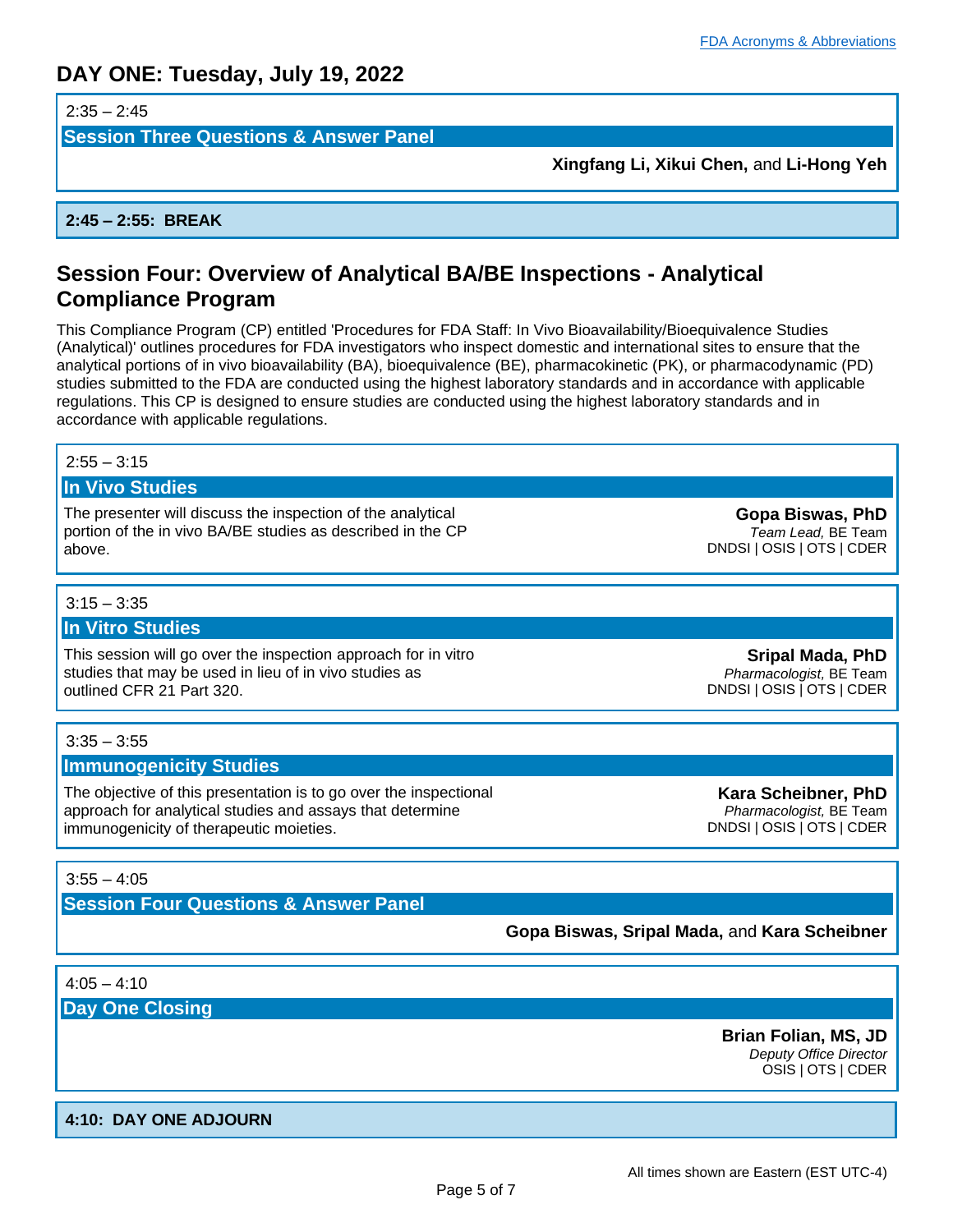# **DAY TWO: Wednesday, July 20, 2022**

 $9:00 - 9:10$ 

# **SBIA Welcome**

**Forest "Ray" Ford, PharmD, BCPS**  *Captain*, USPHS DDI | OCOMM | CDER

**Renu Lal, PharmD** *Lieutenant Commander,* USPHS DDI | OCOMM | CDER

**Nora Lim, PharmD, BCPS** *Lieutenant*, USPHS, *Pharmacist* SBIA | DDI | OCOMM | CDER

# **Day Two: Case Studies**

The case studies in these sessions are designed for audience participation in resolving situations (cases) confronted by OSIS during inspection of sites. The purpose of the case studies is to emphasize the principles learned during the workshop. The instructor will present detailed scenarios based on OSIS's inspectional experience. This will be followed by questions for consideration by the participants. Then the participants will be encouraged to share their thoughts and answers. The instructor will triage the answers and also provide the 'correct' answers at the end.

| $9:10 - 10:00$                |                                                                                         |
|-------------------------------|-----------------------------------------------------------------------------------------|
| <b>GLP Case Study</b>         |                                                                                         |
|                               | <b>Lynda Lanning, DVM, DABT</b><br>Biologist, GLP Team<br>DNDSI   OSIS   OTS   CDER     |
|                               | Zhou Chen, MD, PhD<br>Team Lead, GLP Team<br>DNDSI   OSIS   OTS   CDER                  |
| $10:00 - 10:50$               |                                                                                         |
| <b>Animal Rule Case Study</b> |                                                                                         |
|                               | <b>Lynda Lanning, DVM, DABT</b><br>Biologist, GLP Team<br>DNDSI   OSIS   OTS   CDER     |
|                               | Zhou Chen, MD, PhD<br>Team Lead, GLP Team<br>DNDSI   OSIS   OTS   CDER                  |
|                               | Yiyue (Cynthia) Zhang, PhD<br>Senior Staff Fellow, BE Team<br>DNDSI   OSIS   OTS   CDER |

**10:50 – 11:00: BREAK**